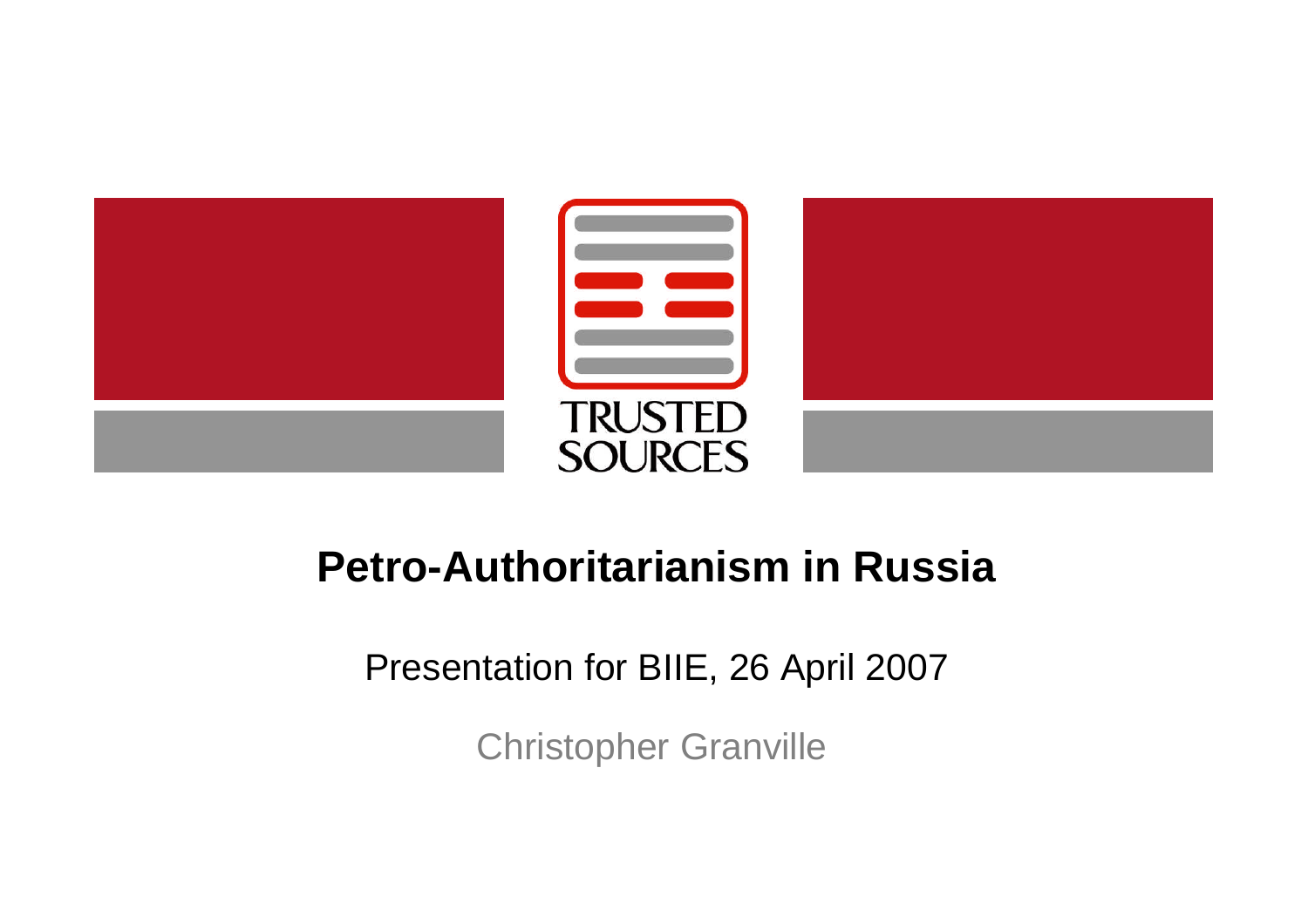

**Increasing state control of the Russian oil & gas sector**

- History and causes
- Cases
- Implications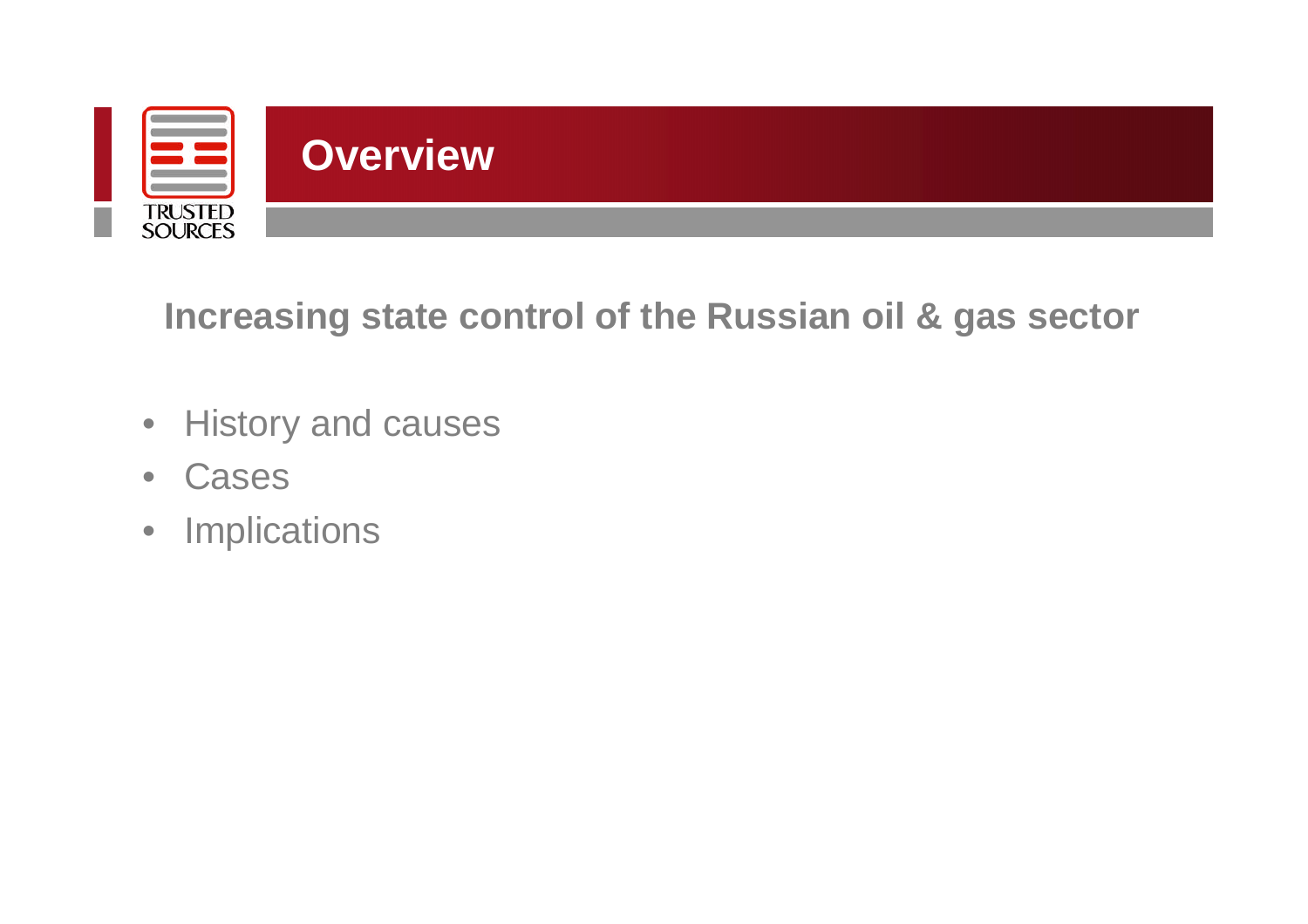

**External/geopolitical - GAS**

- **The 'Natural Monopoly' restructuring template**
	- applied to electricity, even the railways…
- **…but not Gazprom**

**Putin, February 2003:**

*We have lost so much…at least we still have Gazprom*

• **2006 – Gazprom export monopoly becomes statutory**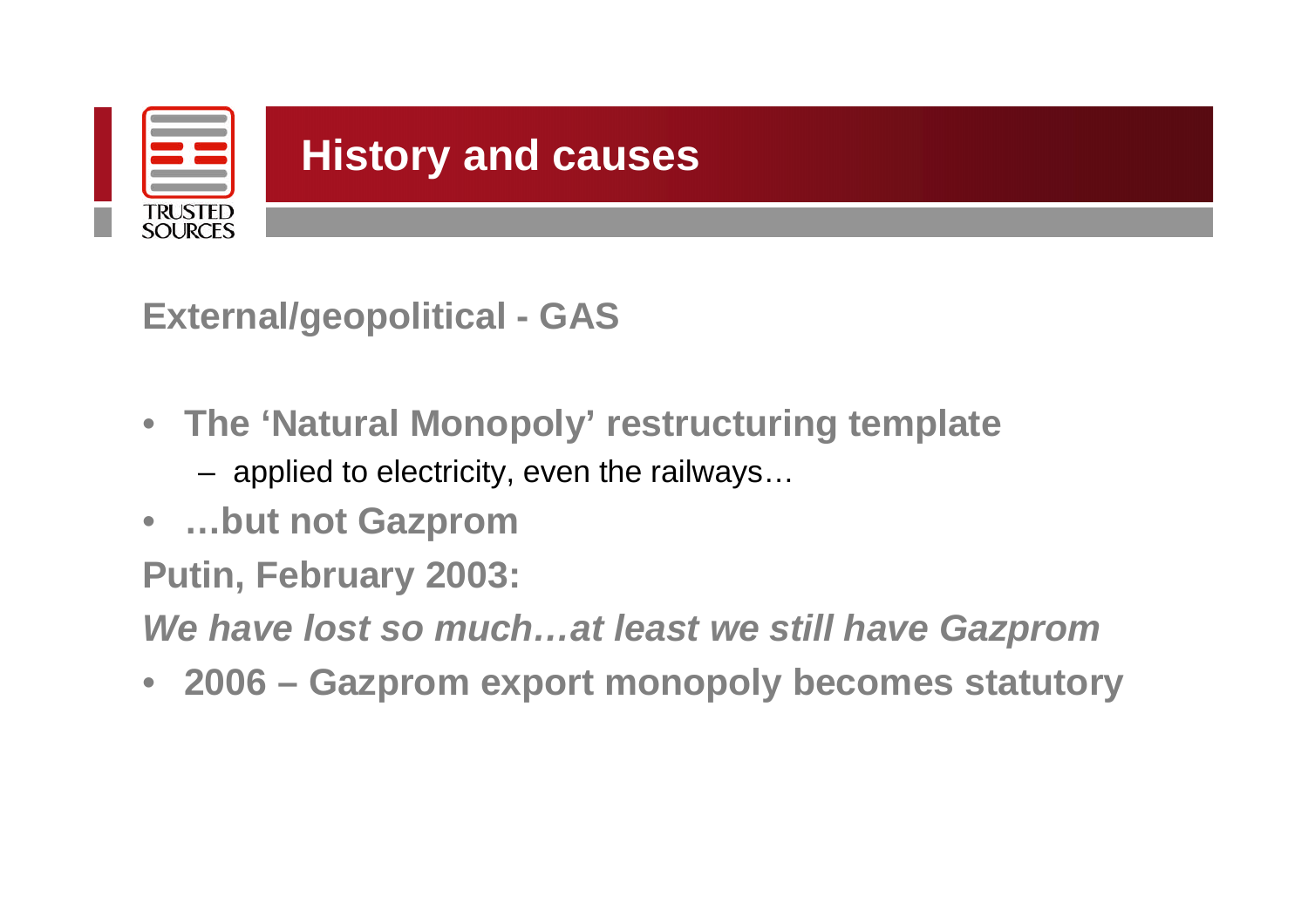

**Domestic political – OIL**

- **The oligarchs and the 'privatisation of the state'**
- **The 'historic compromise' of 2000…**
- **…breaks down in 2003: the Yukos Affair**

**Now, exiting oligarchs must 'put' to the state: 2005 - Sibneft 2005 2007 - Russian partners of TNK-BP?**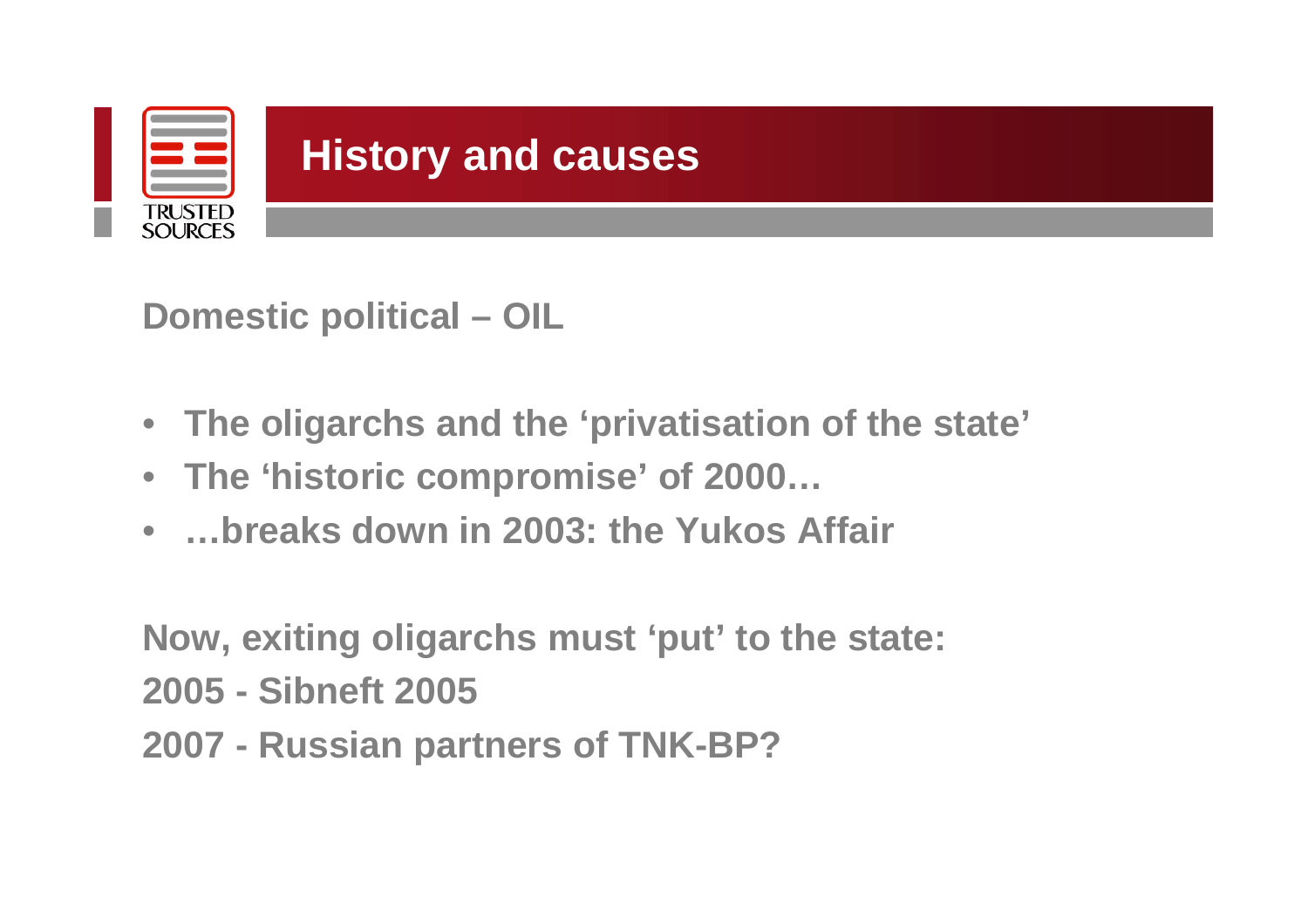

## **Restricting foreign players**

**Draft new Subsoil law**

- **Cash auctions to replace tenders? No longer**
- **No foreign control of 'strategic' deposits Definition of 'strategic'**
- **2005: 1bn bbl, 1tcm**
- **2006: 500mn bbl, 50bcm**
	- $-$  = 10 oil fields, 28 gas fields (cf. John Browne meeting with Putin/Shuvalov, April 2005)

**PSAs perceived as foreign hoodwink**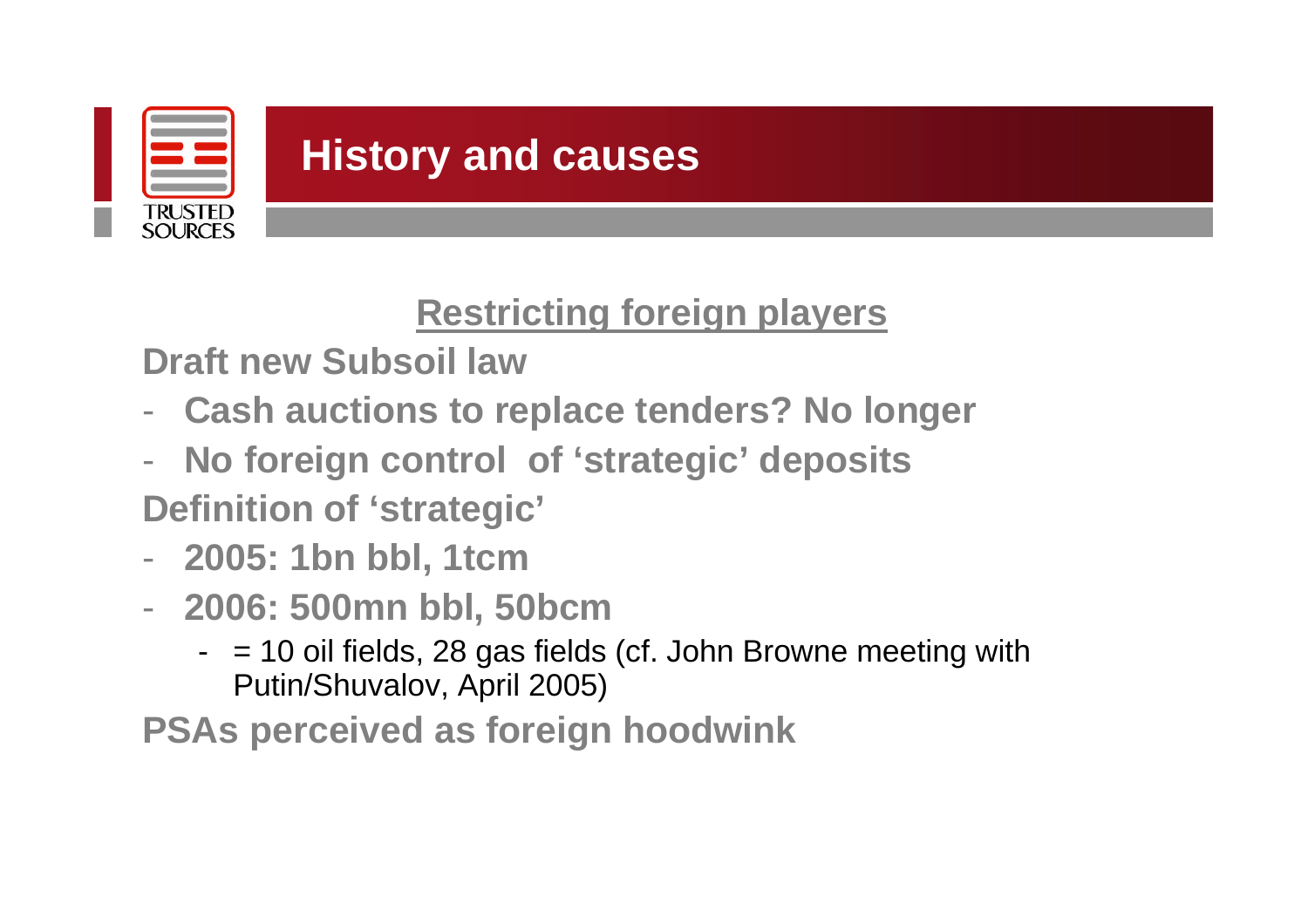

## **Restricting domestic private-sector players**

- **Definition of 'foreign': LUKoil, TNK-BP**
- **Jan 2007 – (tbc) Continental shelf deposits (Barents Sea, Sea of Okhotsk) to be divided between Gazprom and Rosneft**
- **Jan 2007 – Gazprom wins court action against FAS on right to make further domestic acquisitions**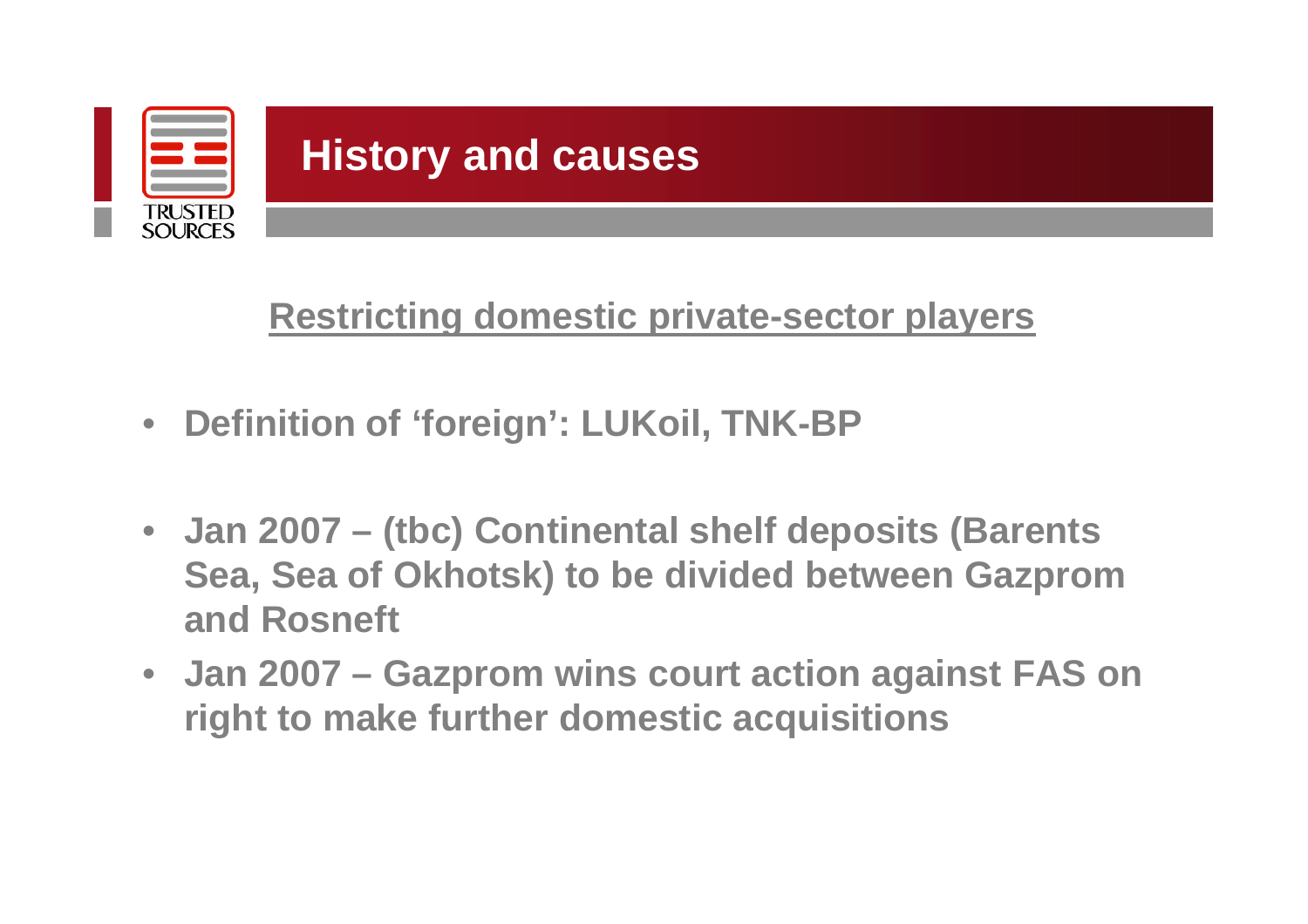

**July 2005**

- **Shell (Sakhalin Energy) and Gazprom about to sign asset swap (Sakhalin-2 vs Zapolyarnoye deep gas)…**
- **…when Sakhalin Energy announces \$10bn cost overrun**

#### **September 2006**

• **Sakhalin-2 environmental permits placed under threat**

#### **December 2006**

- **Gazprom cash purchase of 50%+1 share for \$7.45bn**
- **Foreign partners only to invest \$3.6bn to offset cost overrun**

### **April 2007**

• **State dividend clawback from 2010**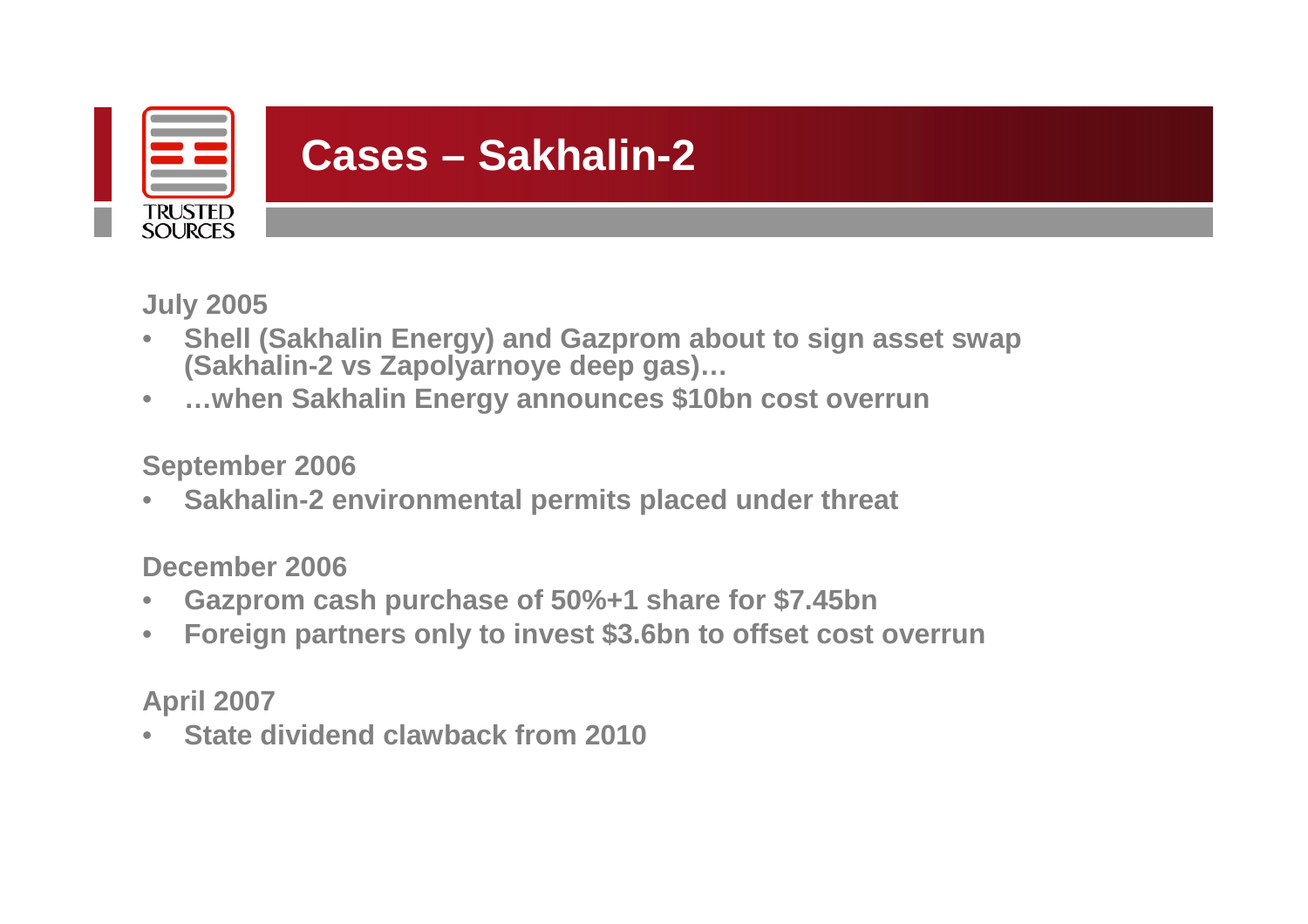

- **Timan-Pechora oil project**
- **PSA, with Russian government as the direct counterparty to foreign operators Total (lead) & Hydro**
- **An acrimonious history**
	- Tax litigation
	- Government rejects some cost recovery
- **Signals that the project will not be closed…**
	- …but Rosneft could play the role of Gazprom in Sakhalin-2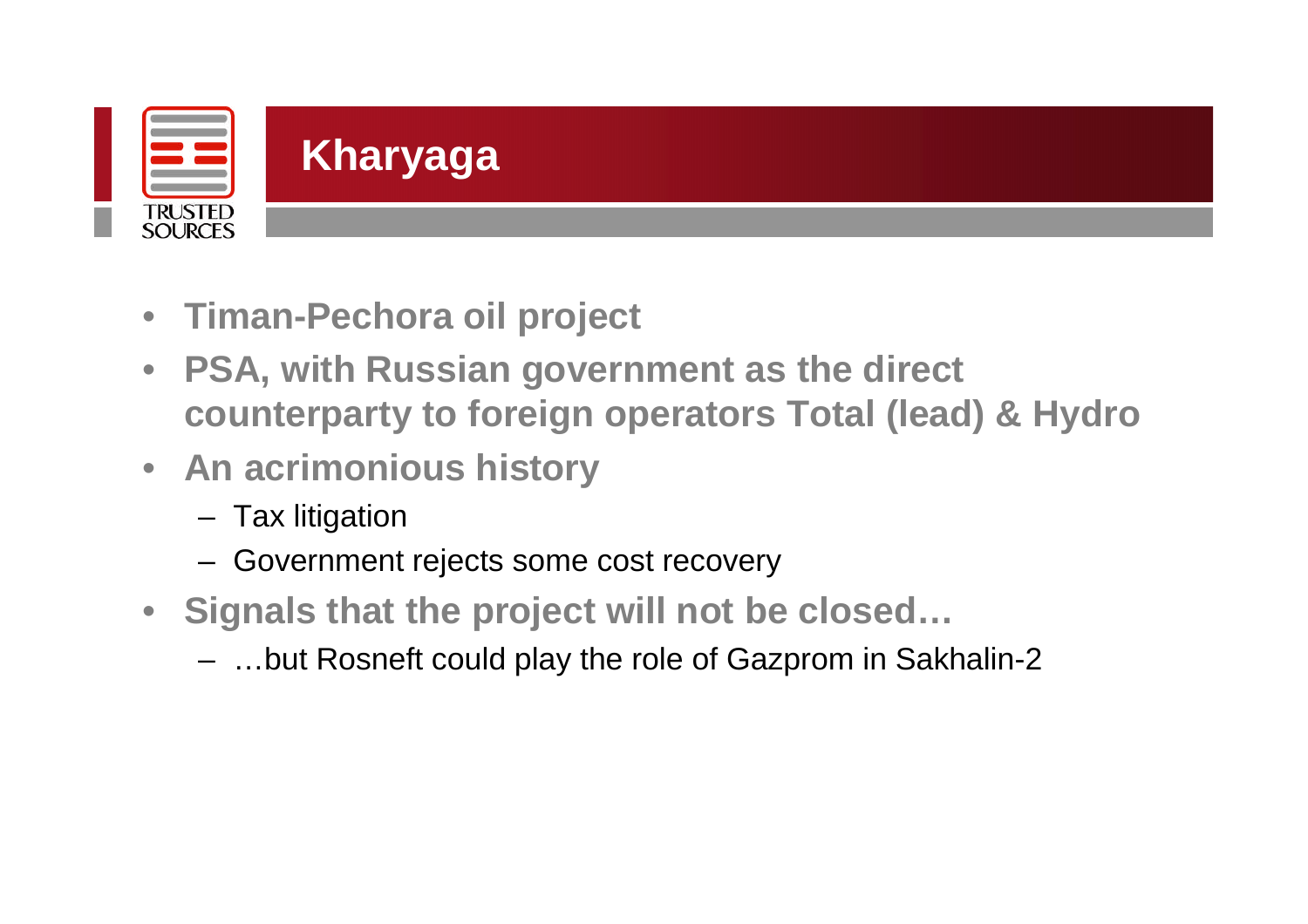

- **Massive offshore Barents Sea gas project initially targeted at US LNG market**
- **Negotiations with potential foreign partners…**
	- …short-list of five announced in early 2006 for 49% of the project
- **September 2006 – Gazprom announces:**
	- No foreign participation in the project
	- No LNG component, gas will go via pipeline to Europe instead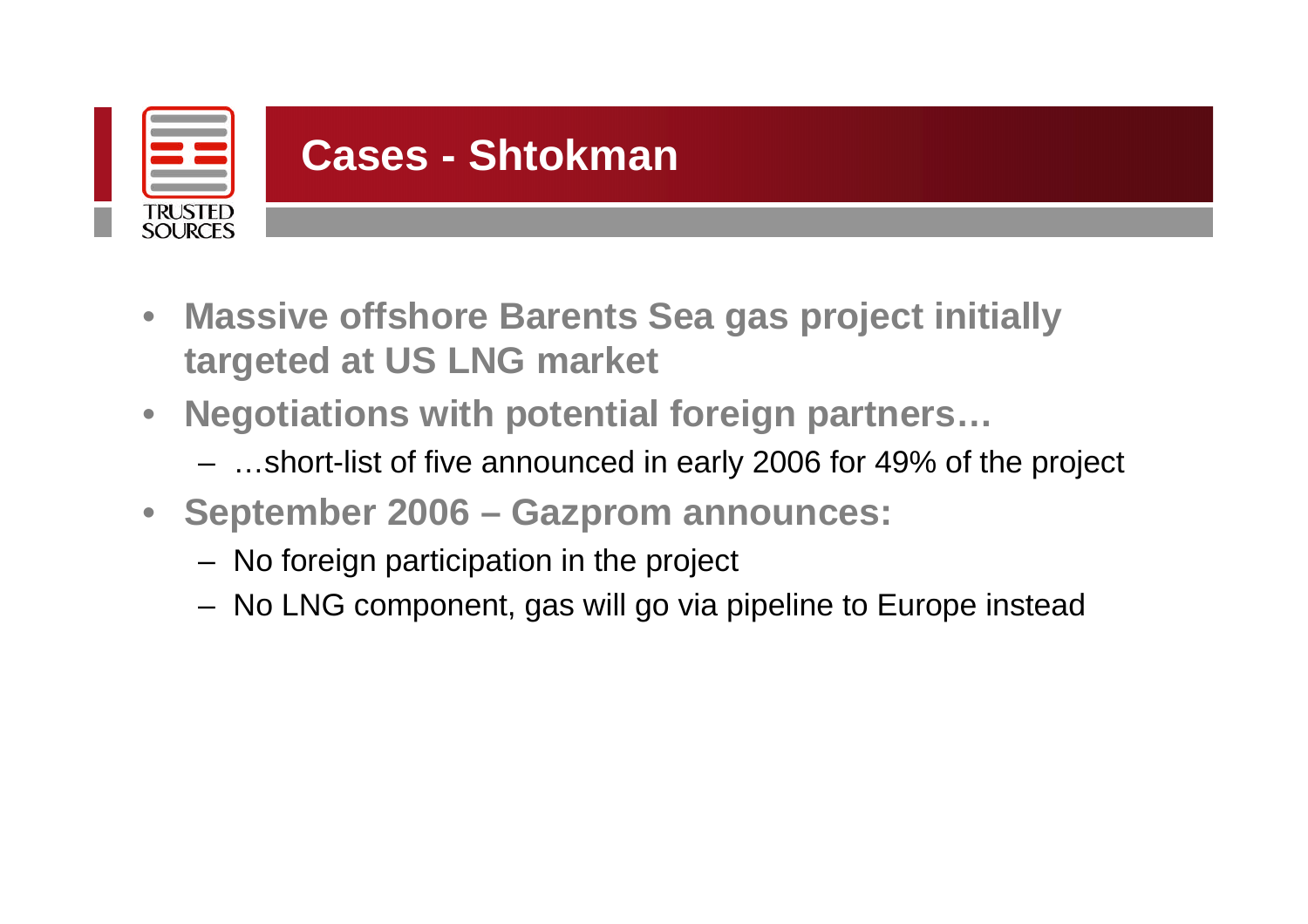

- **Long-running gas development project to deliver gas from East Siberia to China**
- **TNK-BP shareholders leading the \$17bn project to produce 34bcma for export and domestic market**
- **Gazprom spokes in the wheels:**
	- 'should be a domestic project'
	- 'too much helium'
	- 'no interest in joining for early development'
- **Outlook**
	- Soviet-style licence trap?
	- Or Sakhalin 2-style cash sale to Gazprom?